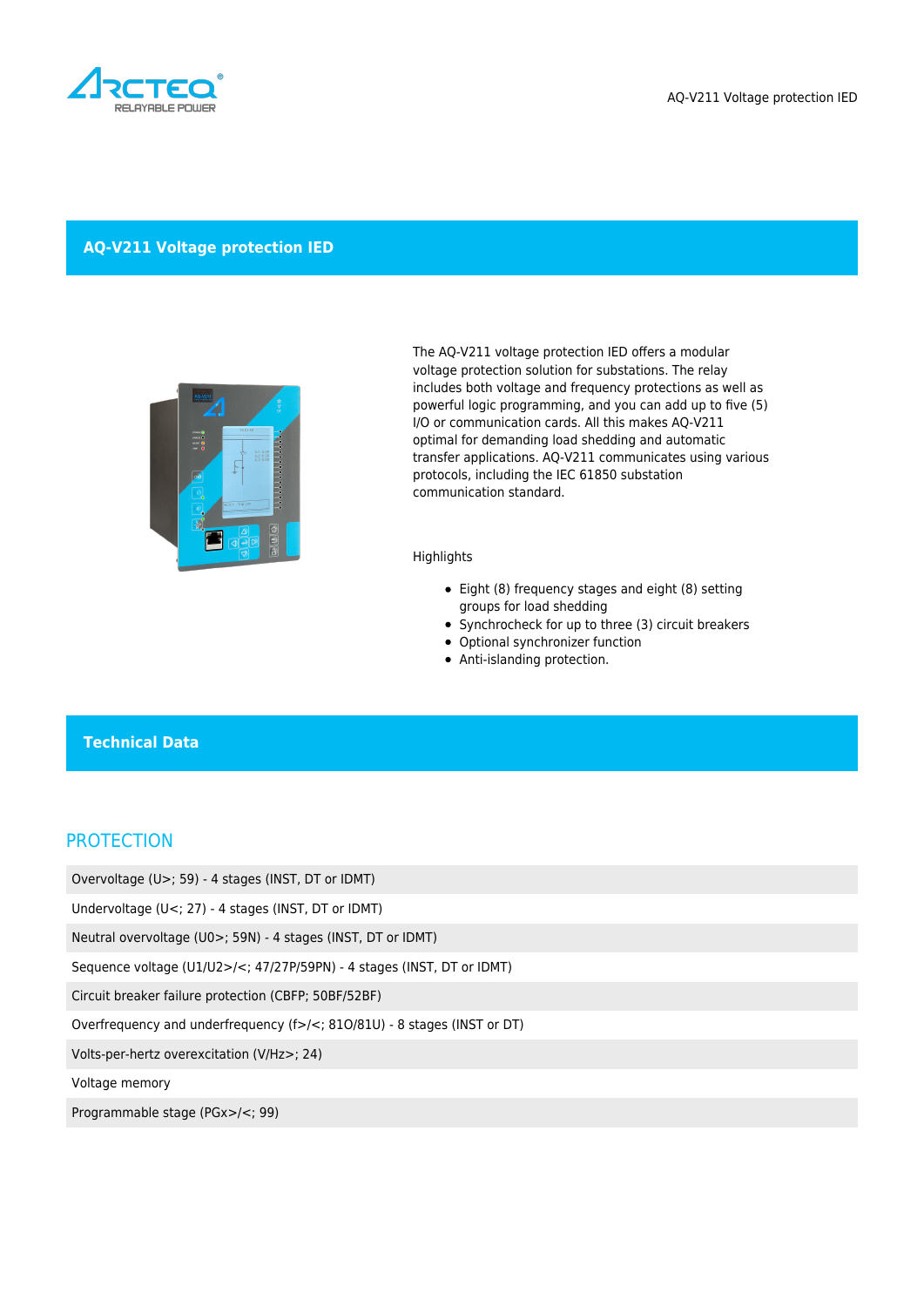

## **CONTROL**

Number of objects to control and monitor: 5

Number of indicators to monitor: 5

Number of setting groups: 8

Switch-on-to-fault

Vector jump (Δφ; 78)

Synchrocheck (ΔV/Δa/Δf; 25)

Synchronizer (ΔV/Δa/Δf; 25) (optional)

# MEASURING AND MONITORING

Phase, sequence and residual voltages (UL1, UL2, UL3, U12, U23, U31, U0) Voltage transformer supervision (60) Event recorder (max. 15 000 permanent event records) Disturbance recorder (max. 100 records á 5 seconds at 3.2 kHz sampling) Measurement recorder

Measurement value recorder

# **HARDWARE**

Voltage inputs: 4 Digital inputs (fixed): 3 Digital outputs (fixed): 5

Options (5 slots)

Digital inputs: +8/16/24/32/40 Digital outputs: +5/10 Milliampere I/O module (4 mA outputs + 1 mA input) External I/O modules (see "Accessories" tab) Communication media (specified in the "Communication" tab)

# **COMMUNICATION**

Communication inputs

RJ-45 100 Mbps Ethernet (front panel, fixed)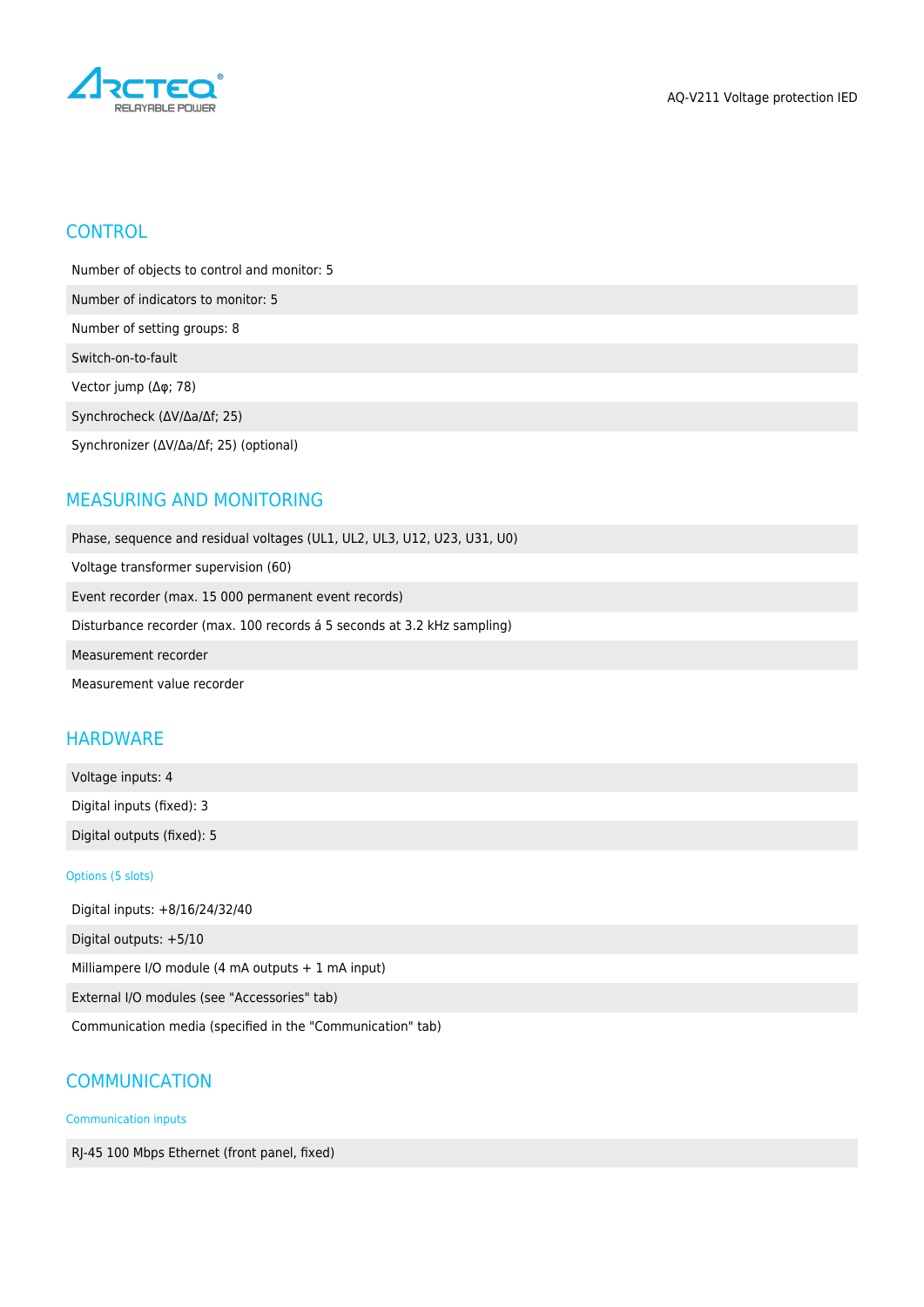

RJ-45 100 Mbps Ethernet and RS-485 (rear panel, fixed) 2 x RJ-45 100 Mbps Ethernet with an IRIG-B input (optional) 2 x ST 100 Mbps Ethernet with an IRIG-B input (optional) 2 x LC 100 Mbps Ethernet (PRP/HSR) (optional)

RS-232 serial fiber (PP/PG/GP/GG) (optional)

#### Communication protocols

| IEC 61850                 |  |
|---------------------------|--|
| IEC 60870-5-101/104       |  |
| IEC 60870-5-103           |  |
| Modbus/RTU and Modbus/TCP |  |
| DNP3                      |  |
| <b>SPA</b>                |  |

### **ACCESSORIES**

AX007 External 6-channel 2-/3-wire RTD input module (pre-configured)

AX008 External 8-channel thermocouple and mA input module (pre-configured)

AX009 Raising frame (87 mm)

AX010 Raising frame (40 mm)

AX011 Combiflex frame

AX012 Wall mounting bracket